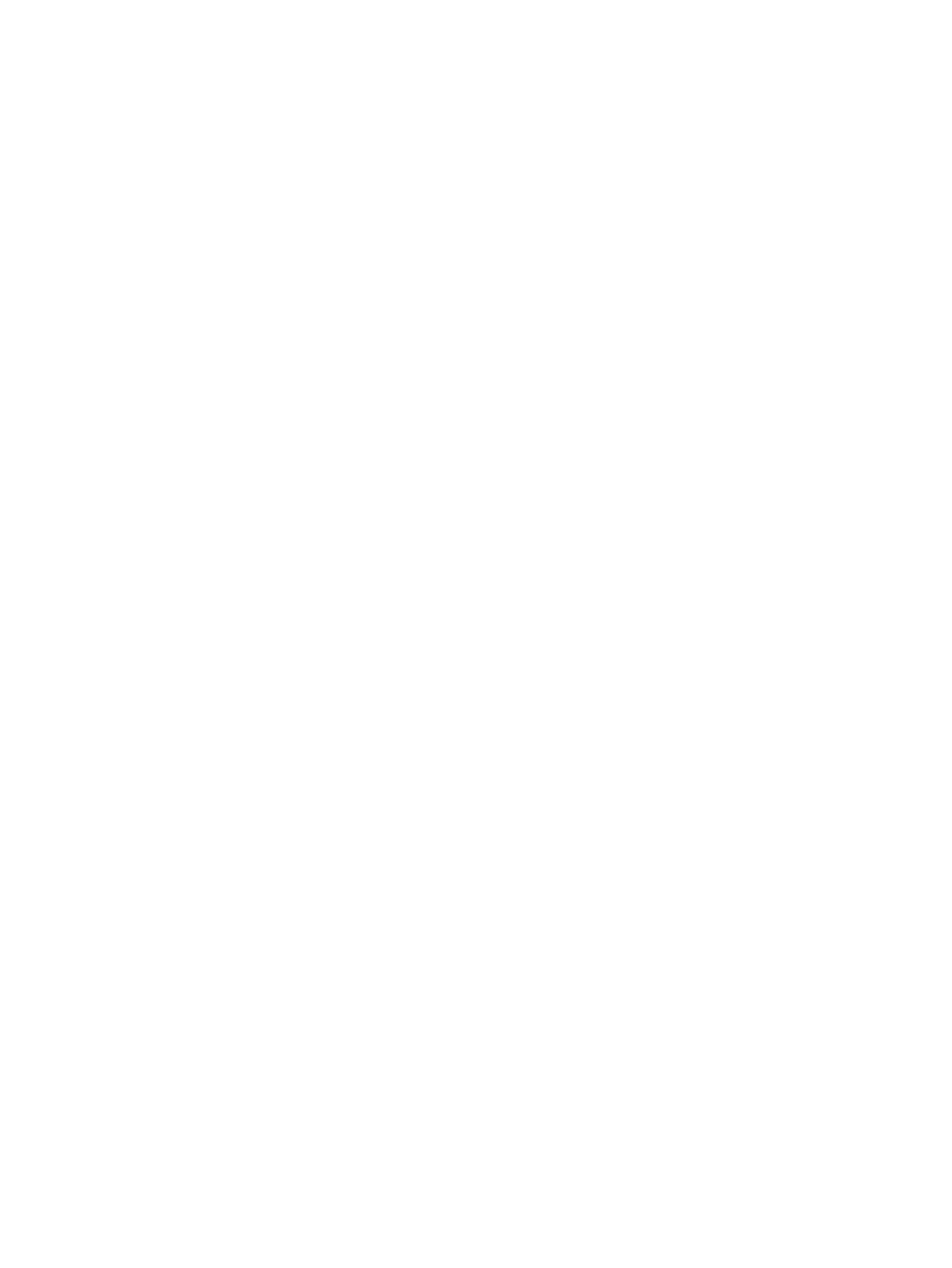ence among groups. Those in the Consistently Positive WHZ group and the Stable Normal WHZ group had more favourable SES profiles with lower proportions of children in the 'lowest' and 'low' strata. If the At Risk of Severe Acute Malnutrition group were to be excluded as being outliers, then there is a trend whereby the more favourable WHZ class groups included children who had a lower prevalence of carious teeth with pulpal involvement; Consistently Positive WHZ group=3.6%; Stable Normal WHZ group=4.2%. Less favourable WHZ groups were as follows; Increasing Risk of Wasting group=6.5%; and Consistently Skinny group=7.1%. Spearman's Rho values affirmed that membership in less favourable groupings was correlated with the presence of pulpally involved teeth.

Table S2 in the **[Online Supplementary Document](#page-6-0)** presents data on the baseline characteristics of participants by HAZ class membership. While the differences in sociodemographic and clinical characteristics by group membership were not present, there was a trend by which those children who were in the Consistently Tall group or who were in the Stable Normal HAZ group had a more favourable SES profile with higher proportions of children in the favourable SES strata. Children who were in the 'Stable Normal HAZ' group had the most severe caries experience. Exposure to caries and pulpally involved teeth were negatively correlated with membership in less favourable HAZ class groupings (Spearman's Rho).

**[Table 2](#page-4-0)** presents regression models for the likelihood of WHZ class membership by ECC status (presence of any cavities or presence of any carious teeth with pulpal involvement at FUP4). Having dental cavities or having pulpally involved teeth were associated with lower odds of being in a class group where the WHZ trajectory was favourable. Those with one or more carious teeth with pulpal involvement had higher odds of belonging to the less favourable WHZ class than those with cavities only. Those with one or more cavities or with one or more carious teeth with pulpal involvement had lower odds of belonging to the Consistently Positive WHZ group than the reference group. The E-values for the effect estimates were large making it unlikely that unmeasured confounding could negate the effects observed in the model (Table S3 in the **[Online Sup](#page-6-0)[plementary Document](#page-6-0)**).

|                     | <b>PERSISTENTLY</b><br>AT RISK OF<br><b>SEVERE ACUTE</b><br><b>MALNUTRITION</b><br><b>OR (95% CI)</b> | <b>INCREASING RISK</b><br>OF WASTING OR<br>(95% CI) | <b>CONSISTENTLY</b><br><b>SKINNY OR</b><br>(95% CI) | <b>STABLE</b><br><b>NORMAL</b><br><b>WHZT OR</b><br>(95% CI) | <b>CONSISTENTLY</b><br><b>POSITIVE WHZ OR</b><br>(95% CI) |
|---------------------|-------------------------------------------------------------------------------------------------------|-----------------------------------------------------|-----------------------------------------------------|--------------------------------------------------------------|-----------------------------------------------------------|
| Cavities#           | $1.31(0.54-3.16)$                                                                                     | $1.16(0.8-1.7)$                                     | $1.23(0.88-1.73)$                                   | 1.0(n/a)                                                     | $0.27(0.08-9.8)$                                          |
| Pulpal involvement§ | $3.11(0.66 - 14.68)$                                                                                  | $2.06(0.92 - 4.60)$                                 | $2.01(0.97-4.15)$                                   | 1.0(n/a)                                                     | $0.06(0.02-0.39)$                                         |

<span id="page-4-0"></span>**Table 2.** Adjusted associations between WHZ trajectories and ECC Exposure compared with the reference class\*

WHZ – weight for height Z-score, OR – odds ratio, CI o confidence interval

\*Adjusted multinomial odds ratio: gender, mother's age, mother's education, and socioeconomic status. †Reference category.

‡Child is exposed to one or more cavities extending to the dentine during the first 1000 dBZT of life. §Child is exposed to a caries lesion extending to the pulp during the first 1000 dBZT of life.

**[Table 3](#page-4-1)** presents regression models for likelihood of HAZ class membership by disease exposure. There are consistently lower odds of participants with caries exposure (cavities, with or without pulpal involvement) being in a less favourable HAZ class grouping. The confidence intervals around each of the odds ratios are broad and suggest a large degree of uncertainty. This was also observed in the E-values (Table S4).

<span id="page-4-1"></span>**Table 3.** Adjusted associations between HAZ trajectories and ECC exposure compared with the reference class\*

|                                          | <b>PERSISTENT</b><br><b>SEVERE</b><br>STUNTING OR<br>(95% CI) | <b>CONSISTENTLY</b><br><b>STUNTED OR</b><br>(95% CI) | <b>CONSISTENTLY</b><br><b>BORDERLINE OR</b><br>(95% CI) | <b>PERSISTENTLY</b><br><b>SHORT OR</b><br>(95% CI) | <b>STABLE</b><br><b>NORMAL</b><br>HAZT OR<br>(95% CI) | <b>CONSISTENTLY</b><br><b>TALL OR (95% CI)</b> |
|------------------------------------------|---------------------------------------------------------------|------------------------------------------------------|---------------------------------------------------------|----------------------------------------------------|-------------------------------------------------------|------------------------------------------------|
| Cavities #                               | $0.80(0.34-1.92)$                                             | $0.68(0.40-1.17)$                                    | $0.82(0.53-1.29)$                                       | $0.88(0.56-1.38)$                                  | 1.0(n/a)                                              | $0.62(0.24-1.61)$                              |
| Pulpal involvement $\S$ 0.68 (0.08-5.84) |                                                               |                                                      | $0.61(0.19-1.93)$ $1.10(0.47-2.56)$                     | $0.86(0.36-2.07)$                                  | 1.0(n/a)                                              | $0.36(0.05-2.85)$                              |

ECC – early childhood caries, HAZ – height for age Z-score, OR – odds ratio, CI – confidence interval \*Adjusted multinomial odds ratio: gender, mother's age, mother's education, and socioeconomic status. †Reference category.

‡Child is exposed to one or more cavities extending to the dentine during the first 1000 dBZT of life. §Child is exposed to a caries lesion extending to the pulp during the first 1000 dBZT of life.

PAPERS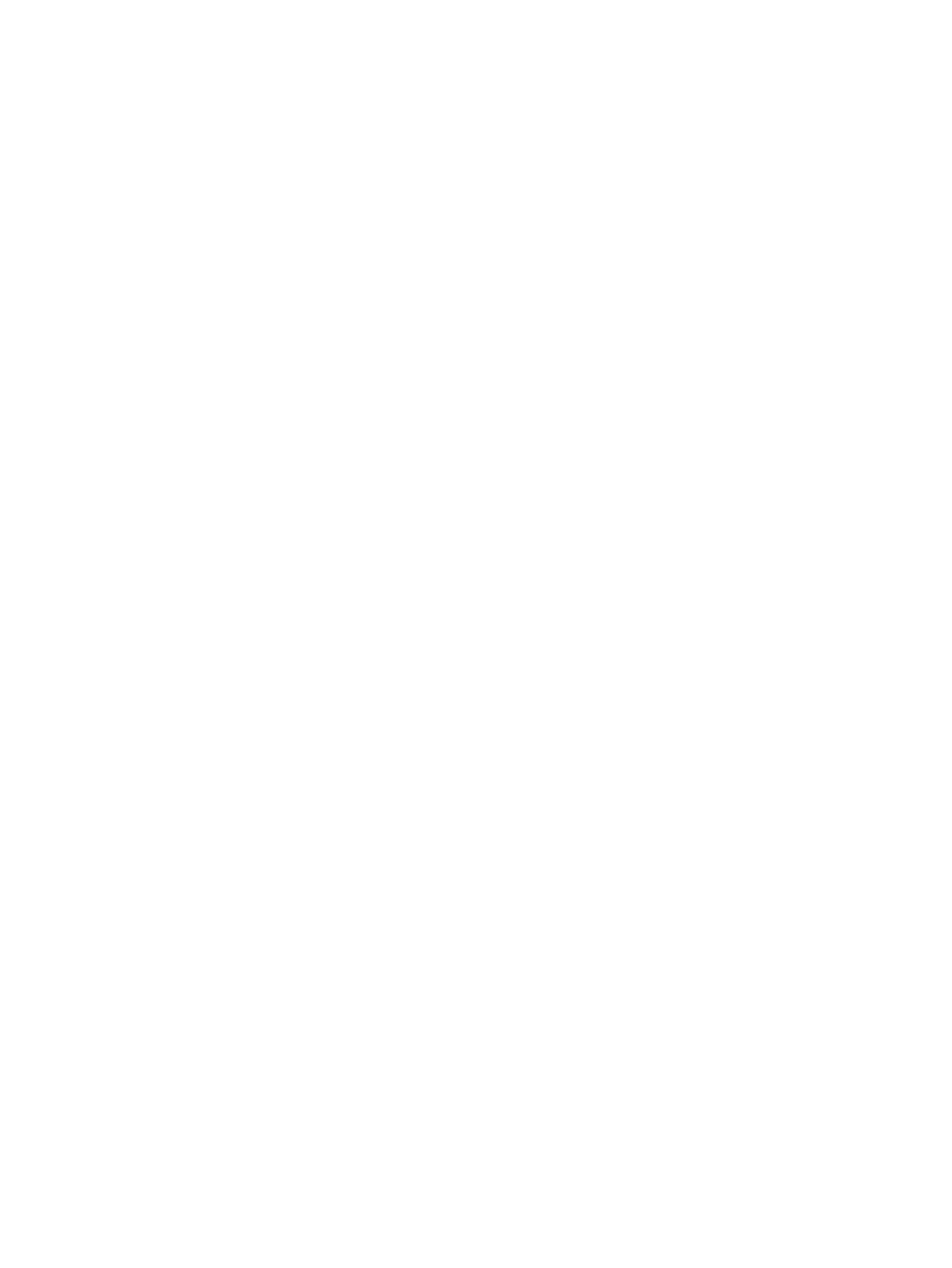of stunting in children. Given the biological plausibility for a negative relationship between untreated caries lesions and stunting malnutrition, mediated through pain, inflammation, and difficulty eating or sleeping, it seems less plausible that caries might have a positive effect on linear growth. Such a relationship is more likely to be explained by confounding factors. In addition, larger studies with long-term follow up period (into late childhood) are needed to be able to draw conclusions on the relationship between exposure to caries lesions and HAZ scores.

Dental caries is a preventable and treatable disease and interventions to prevent ECC have been demonstrated to be effective, and are justifiable on their own as a means of reducing pain and suffering among children in high caries populations [[21](#page-7-0)]. The results of this analysis suggest that reducing the prevalence and severity of ECC could also have a positive effect on child growth and development. Therefore, interventions aiming to address the UN Sustainable Development Goals 2030 (SDG), specifically SDG 3 'Good Health and Well-being', should include oral health components. Given the general lack of funding for oral health interventions, integrating oral health programing with those supporting normal child growth and development in the early years would be an appropriate way to reduce the impacts of oral disease. Such an approach is supported by WHO [\[22,](#page-7-1)[23](#page-7-2)].

In the present study only a minimally and guaranteed set of confounding factors were included. Baseline nutrition status was not included as covariates in order to avoid over adjustment particularly given that the outcomes were measured at multiple time points [\[24](#page-7-3)]. Also, variables such as water and sanitation as well as dietary adequacy, previously published as being associated with wasting malnutrition were not included in the present model [\[8](#page-7-4)[,9](#page-7-5),[25,](#page-7-6)[26](#page-7-7)]. This is not thought to influence the directionality and size of the effect, as the E-values suggest that unmeasured confounding would have to be large relative to the observed effects. Further, unmeasured confounding would need to be greater than that reported in previous investigations from the same cohort [\[8,](#page-7-4)[27](#page-7-8)]. The implications are that this initial descriptive exercise should be followed up by a more intensive research study using long-term cohorts specifically designed to explore the relationship between ECC and growth and development.

## CONCLUSIONS

Children with ECC in their first 1000 days of life were more likely to belong to unfavourable WHZ trajectory class groupings. The present analysis added evidence to the hypothesis that ECC may be a modifiable risk factor for unfavourable linear and ponderal growth.

**Acknowledgements:** The present analysis and collection of dental data was funded by grants from The Borrow Foundation. The Cambodia Longitudinal Health and Nutrition Study was conceived, developed and funded through UNICEF Cambodia along with and the French National Institute for Sustainable Development (IRD). The authors would like to acknowledge the work of the examiners and field staff who undertook the data collection in challenging conditions: Chengkim Lean, Chanveata Pot, Chandaroth heng, Pheanyvita, Sokmean Peng, Rang Sey Hay, Sopheap Orn, Hongthein Hy, Lengeave Hong, Sam At Sang, Koinghuy Leang, Kimser Ngan, Phallin Uy, Heng lay Veng, Khemey Ea, Nary Sun, Serey Hing under the supervision of Dr Sokuntheary Hou.. Ms Somphos Som coordinated the field data collection. The collaborating partners on this project are RACHA (Reproductive and child health association), UNICEF-Cambodia, and The French National Institute for Sustainable Development Institute (IRD), and the Oral Health Bureau, Preventive Medicine Department, Ministry of Health Cambodia

**Funding:** This research was funded by a grant from 'The Borrow Foundation'

**Authorship contributions:** BT helped conceptualize the secondary data analysis, coordinated and supervised data collection, drafted initial manuscript and reviewed and revised the manuscript. TC and HS coordinated and supervised data collection, critically reviewed the manuscript for important intellectual content. KS critically reviewed the manuscript for important intellectual content, and reviewed and revised the manuscript. DL performed data analysis and reviewed and revised the manuscript. AL helped conceptualized the broader Cambodia Health and Nutrition Monitoring Study along with colleagues from IRD and UNICEF. He critically reviewed the manuscript for important intellectual content. AS helped conceptualize this secondary data analysis, performed data analysis, critically reviewed the manuscript for important intellectual content, reviewed and revised the manuscript. All authors approved the final manuscript as submitted and agree to be accountable for all aspects of the work.

**Competing interests:** The authors completed the ICMJE Unified Competing Interest form (available upon request from the corresponding author), and declare no conflicts of interest.

## **Additional material**

<span id="page-6-0"></span>[Online Supplementary Document](https://jogh.org/documents/2022/jogh-12-04046-s001.pdf)